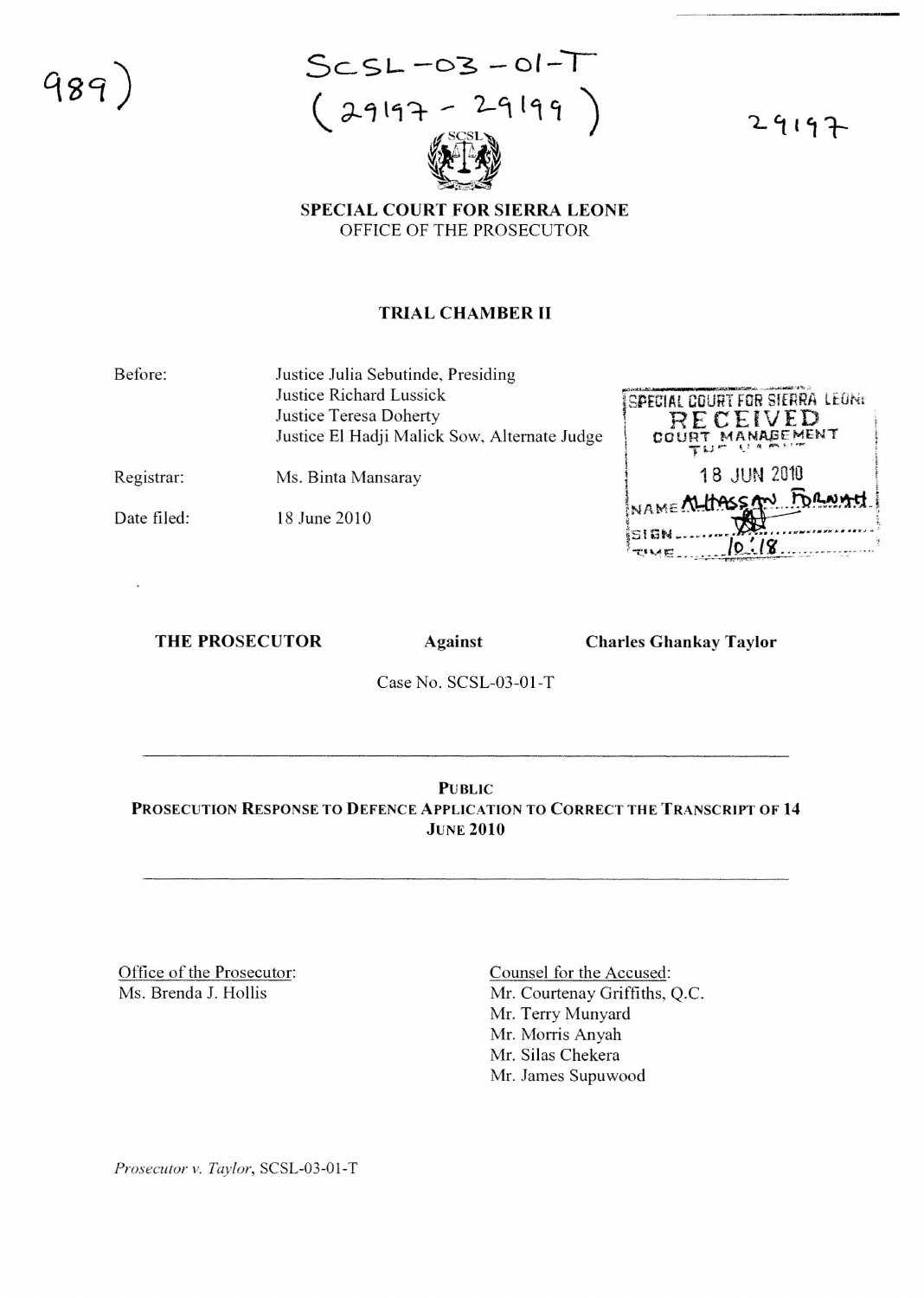- 1. On 17 June 2010, the Defence filed an Application to Correct the Transcript of 14 June  $2010<sup>1</sup>$ . The Defence in its application requested the Trial Chamber to order that the transcript of 14 June 2010 be corrected by replacing the words " 14 August" on page 42587, line 23 with the words "13 August".
- 2. The Prosecution concurs with and supports the Defence application..

Filed in The Hague,

18 June 2010, For the Prosecution,

Brenda J. Hollis The Prosecutor

<sup>1</sup> Prosecutor v. Taylor, SCSL-03-01-T-986, Public Defence Application to Correct the Transcript of 14 June 2010, 17 June 2010 ("Application").

*Prosecutor v. Taylor*, SCSL-03-01-T 2